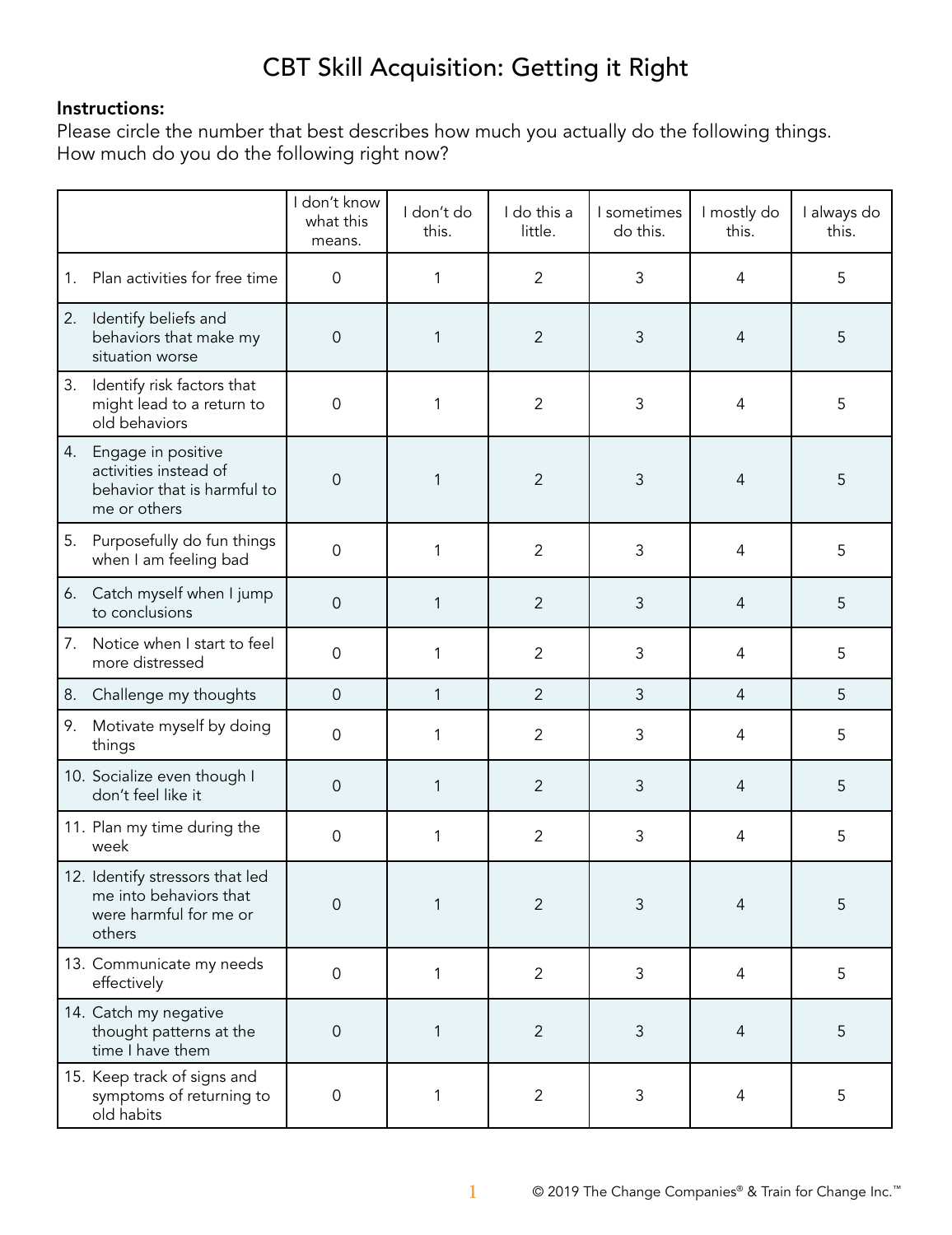## CBT Skill Acquisition: Getting it Right Version

#### Instructions:

Please circle the number that best describes how much you actually do the following things. How much do you do the following right now?

|                                                                                                                                                   | I don't know<br>what this<br>means. | I don't do<br>this. | I do this a<br>little. | I sometimes<br>do this. | I mostly do<br>this. | I always do<br>this. |
|---------------------------------------------------------------------------------------------------------------------------------------------------|-------------------------------------|---------------------|------------------------|-------------------------|----------------------|----------------------|
| 16. Find evidence to support<br>my thoughts before<br>buying into them                                                                            | $\mathsf{O}\xspace$                 | 1                   | $\overline{2}$         | 3                       | $\overline{4}$       | 5                    |
| 17. Examine how my positive<br>changes impact the<br>people I care about                                                                          | $\mathbf 0$                         | 1                   | $\overline{2}$         | 3                       | 4                    | 5                    |
| 18. Nurture my healthy<br>relationship values                                                                                                     | $\mathbf 0$                         | 1                   | $\overline{2}$         | 3                       | 4                    | 5                    |
| 19. Talk to others about my<br>true thoughts and feelings                                                                                         | 0                                   | 1                   | $\overline{2}$         | 3                       | 4                    | 5                    |
| 20. Communicate my feelings<br>and needs assertively                                                                                              | $\mathsf{O}\xspace$                 | 1                   | $\overline{2}$         | 3                       | 4                    | 5                    |
| 21. Use effective strategies to<br>manage difficult feelings                                                                                      | 0                                   | 1                   | $\overline{2}$         | 3                       | 4                    | 5                    |
| 22. Use strategies to help me<br>stay on track with changes<br>I want to make                                                                     | 0                                   | 1                   | $\overline{2}$         | 3                       | 4                    | 5                    |
| 23. Consider what stages of<br>change I'm in with my<br>change efforts                                                                            | 0                                   | 1                   | $\overline{2}$         | 3                       | 4                    | 5                    |
| 24. Ask myself if my choices<br>and actions are in line with<br>who I want to be                                                                  | $\mathbf 0$                         | 1                   | $\overline{2}$         | 3                       | 4                    | 5                    |
| 25. Live in a way that is<br>consistent with my values                                                                                            | 0                                   | 1                   | $\overline{2}$         | 3                       | 4                    | 5                    |
| 26. Think about what my life<br>might be like if I continue<br>my positive change efforts<br>and make responsible<br>choices                      | $\overline{0}$                      | 1                   | 2                      | 3                       | $\Delta$             | 5                    |
| 27. Recognize the way my<br>thoughts lead to particular<br>feelings                                                                               | $\mathsf{O}\xspace$                 | 1                   | $\overline{2}$         | 3                       | 4                    | 5                    |
| 28. When a situation has an<br>undesirable outcome,<br>go back to examine<br>how my thinking might<br>have contributed to the<br>negative outcome | $\mathbf 0$                         | 1                   | $\overline{2}$         | 3                       | $\overline{4}$       | 5                    |